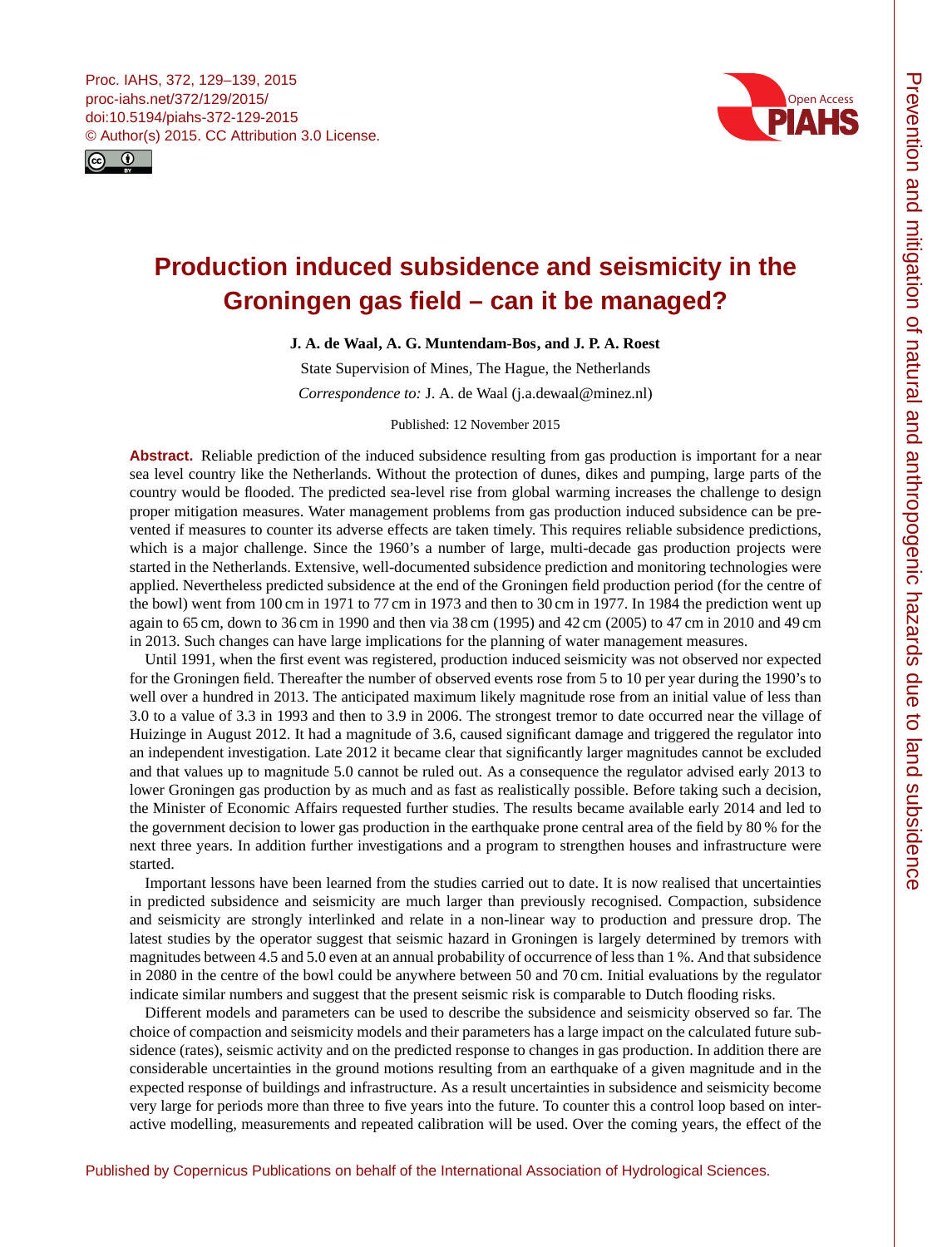production reduction in the centre of the field on subsidence and seismicity will be studied in detail in an effort to improve understanding and thereby reduce prediction uncertainties. First indications are that the reduction has led to a drop in subsidence rate and seismicity within a period of a few months. This suggests that the system can be controlled and regulated. If this is the case, the integrated loop of predicting, monitoring and updating in combination with mitigation measures can be applied to keep subsidence (rate) and induced seismicity within limits. To be able to do so, the operator has extended the field-monitoring network. It now includes PS-InSAR and GPS stations for semi-permanent subsidence monitoring in addition to a traditional network of levelling benchmarks. For the seismic monitoring 60 shallow (200 m) borehole seismometers, 60 + accelerometers and two permanent downhole seismic arrays at reservoir level will be added. Scenario's spanning the range of parameter and model uncertainties will be generated to calculate possible subsidence and seismicity outcomes. The probability of each scenario will be updated over time through confrontation with the measurements as they become available. At regular intervals the subsidence prediction and the seismic risk will be re-evaluated. Further mitigation measures, possibly including further production measures will need to be taken if probabilities indicate unacceptable risks.

# **1 Introduction**

By end 2013 production induced subsidence above the centre of the Groningen gas field in the Netherlands amounted to some 33 cm with subsidence increasing at a rate of some 7–8 mm per year (van Thienen-Visser and Breunese, 2015a; Pijpers, 2014a). Such an amount of subsidence requires the design and implementation of proper mitigation measures in a near sea-level country like the Netherlands (de Waal et al., 2012). The country would largely flood without the presence of dykes and active pumping and the predicted sea-level rise from global warming increases the challenge.

As reported for a number of other oil and gas fields (Lee, 1979; Merle et al., 1976; de Waal and Smits, 1986; Hettema et al., 2002; Mallman and Zoback, 2007; Kosloff and Scott, 1980) subsidence rate in Groningen was initially significantly lower than predicted on the basis of laboratory rock-mechanical measurements carried out on samples taken from the reservoir. At a later stage the subsidence rate accelerated, coming closer to expected values and in line with the notion of "delayed subsidence" in (Hettema et al., 2002). While the subsidence accelerated, earthquakes started to occur. Over time these have increased in numbers and strength (Fig. 1). The strongest tremor so far with a magnitude of 3.6 occurred near the village of Huizinge in 2012, causing damage to thousands of homes and raising anxiety among those living in the area (Dost and Kraaijpoel, 2012). The mechanism behind the earthquakes is understood to be (differential) compaction at reservoir level reactivating existing faults that have become critically stressed as a result of production induced stress changes. Better understanding of the physics of reservoir compaction and fault reactivation is important to predict the further evolution of the Groningen subsidence and seismicity and to assess if and how the resulting seismic hazards and risks can be managed, e.g. through production measures such as changes in production rates, off-take pattern, nitrogen injection etc. and/or by executing a strengthening program for houses and infrastructure.

After discussing some general aspects of the Groningen field and its production history, the evolution of subsidence and seismicity since the start of production will be discussed in more detail with emphasis on the lessons that have been learned so far. Thereafter the recent developments will be discussed that followed the 2012 insight that risks from reservoir compaction induced seismicity in Groningen might be significantly higher then previously realised (Muntendam-Bos and de Waal, 2013).

## **2 Field properties and production history**

The Groningen gas field was discovered in 1959 in the Lower Permian Rotliegend at a depth of some 3000 m by exploration well Slochteren-1 near the Dutch village of Kolham (van Hulten, 2009). The structure containing the Groningen reservoir is a NNW-SSE trending high formed by normal faulting during the Late Jurassic to early Cretaceous (Stäuble and Milius, 1970; Whaley, 2009). The high has an overall horst geometry, lying between the Eems Graben to the east and the Lauwerszee Trough to the west. The reservoir is covered by Late Permian Zechstein carbonate, anhydrite and halite evaporates which provide an excellent seal. The field covers an area of some  $900 \text{ km}^2$  and is located below a relatively densely populated area with some 250 000 houses including several urban centres. The average thickness of the gas-bearing sandstone interval is some 100 m. The field has excellent reservoir properties with porosity averaging around 17 % and permeabilities in the hundreds of mD (Mijnlieff and Geluk, 2011; van Ojik et al., 2011). Some 1800 larger and smaller faults have been mapped based on the available 3-D seismic using ant tracking on the 3-D seismic cube (NAM, 2013).

History matching and pressure measurements in observation wells indicate all of the faults to be non-sealing with the exception of a number of larger faults at the field boundaries. The original volume of recoverable Groningen gas reserves is estimated at some 2800 BCM (100 Tcf), which makes it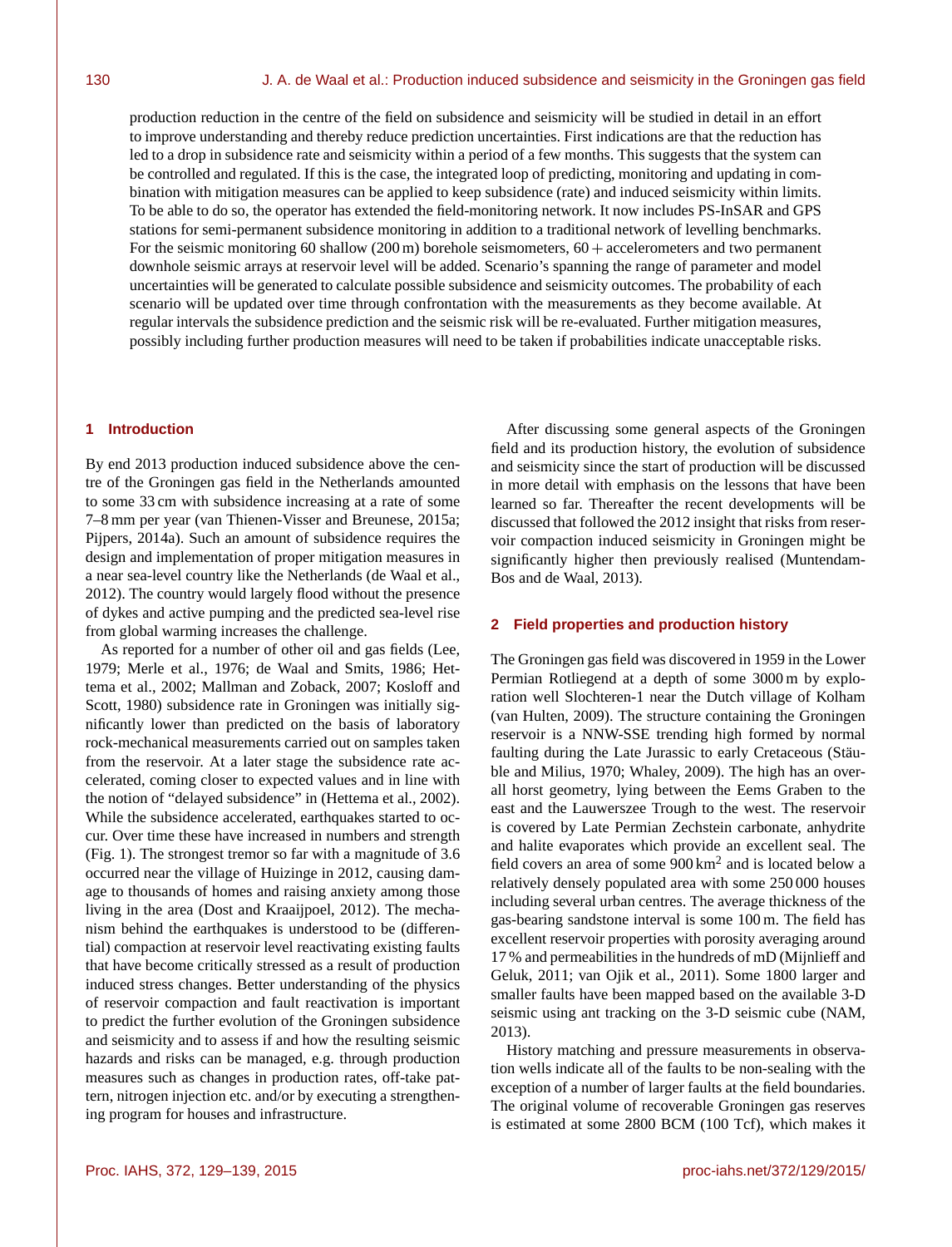

**Figure 1.** Groningen seismicity  $(M>1.5)$  vs. time.

one of the larger gas fields worldwide. The gas is produced through more than 300 wells distributed over 22 production clusters. It contains slightly more then 15 % nitrogen. Gas appliances in the Netherlands and surrounding countries are optimised for this. As a result Groningen gas cannot be replaced by gas with a different composition without enough time to replace these appliances economically. An option, which also works short-term, is to mix higher methane content gas from other sources with nitrogen. For a substantial replacement volume this is not a small task given the amounts of nitrogen required. Groningen production levels over time are shown in Fig. 2.

During the early seventies of the previous century the field was produced at high rates as it was anticipated that the value of the gas would be eroded away by cheap nuclear power. When it was realised that this would not happen, the production philosophy was changed drastically and Groningen became the regional swing producer. Preference was given to production from smaller onshore and offshore fields, the development of which is stimulated by tax measures (Small Fields Policy). The policy was so successful that the annual Groningen production dropped from values above 90 BCM in 1976 to as low as 20 BCM by 2000. Thereafter production from the "Small Fields" started to decline with Groningen reaching a new annual high of 54 BCM in 2013. Presently more then two-third of the recoverable gas has been produced and first stage compression has been introduced. Over time the capacity of the Groningen field to act as the regional swing producer will decline and this role will be taken over gradually by large underground gas storage facilities.

#### **3 Subsidence**

# 3.1 Early days

Already during the early stages of field development it was realised that the gas production from the Groningen field could lead to a significant amount of surface subsidence. Detailed rock-mechanical measurement and modelling studies were executed (NAM, 1973) leading in 1973 to a predicted maximum subsidence of 100 cm at the end of field life, then expected around 2020. The prediction was based on an analytical linear elastic nucleus of strain model, supported by calculations with a linear elastic finite element numerical



**Figure 2.** Groningen gas production (BCM/year) vs. time.

model. The use of a linear elastic model seemed justified by the results of a large number of zero pore pressure laboratory compaction measurements carried out on core samples taken from the reservoir. An extensive monitoring network was installed around the same time. It involved a significant extension of the existing local geodetic surface network, monitoring of near surface layer compaction (unrelated to gas production) and a number of dedicated down-hole reservoir compaction monitoring wells with radioactive bullets shot into the formation (NAM, 1973).

By 1973 it had become clear that both reservoir compaction and surface subsidence were occurring at a much lower rate then had been predicted. This remained the case also after applying a Biot correction factor to account for the effect of the field pore pressure, bringing the 1971 prediction down to 77 cm in 1973. In 1976 the predicted maximum subsidence at the end of field life was brought down to 30 cm by calibrating a linear elastic model against the 1977 levelling data (Schoonbeek, 1976). The reason for the large difference between the laboratory measured and the field observed rock compressibility was not clear. It was speculated to be caused by core damage from drilling, transport and laboratory procedures applied to the core samples prior to testing. A number of studies were started to investigate this and other potential explanations.

#### 3.2 The rate type compaction model

The additional studies looked at the relation between reservoir compaction and surface subsidence, core disturbance, the validity of the effective stress concept, the in-situ stress state, possible previous deeper burial, pressure lag (between different permeability layers) and loading rate (de Waal, 1986). The study included an extensive re-analysis of the available data from Groningen and from other fields worldwide with significant subsidence, as well as rock-mechanical laboratory experiments on the effects of stress state, pore pressure, previous deeper burial, loading path, core disturbance and (changes in) loading rate. Based on the outcomes, the cause for the discrepancy in Groningen was postulated to be the large increase in loading rate that occurs in the reservoir at the start of depletion. Such an increase in load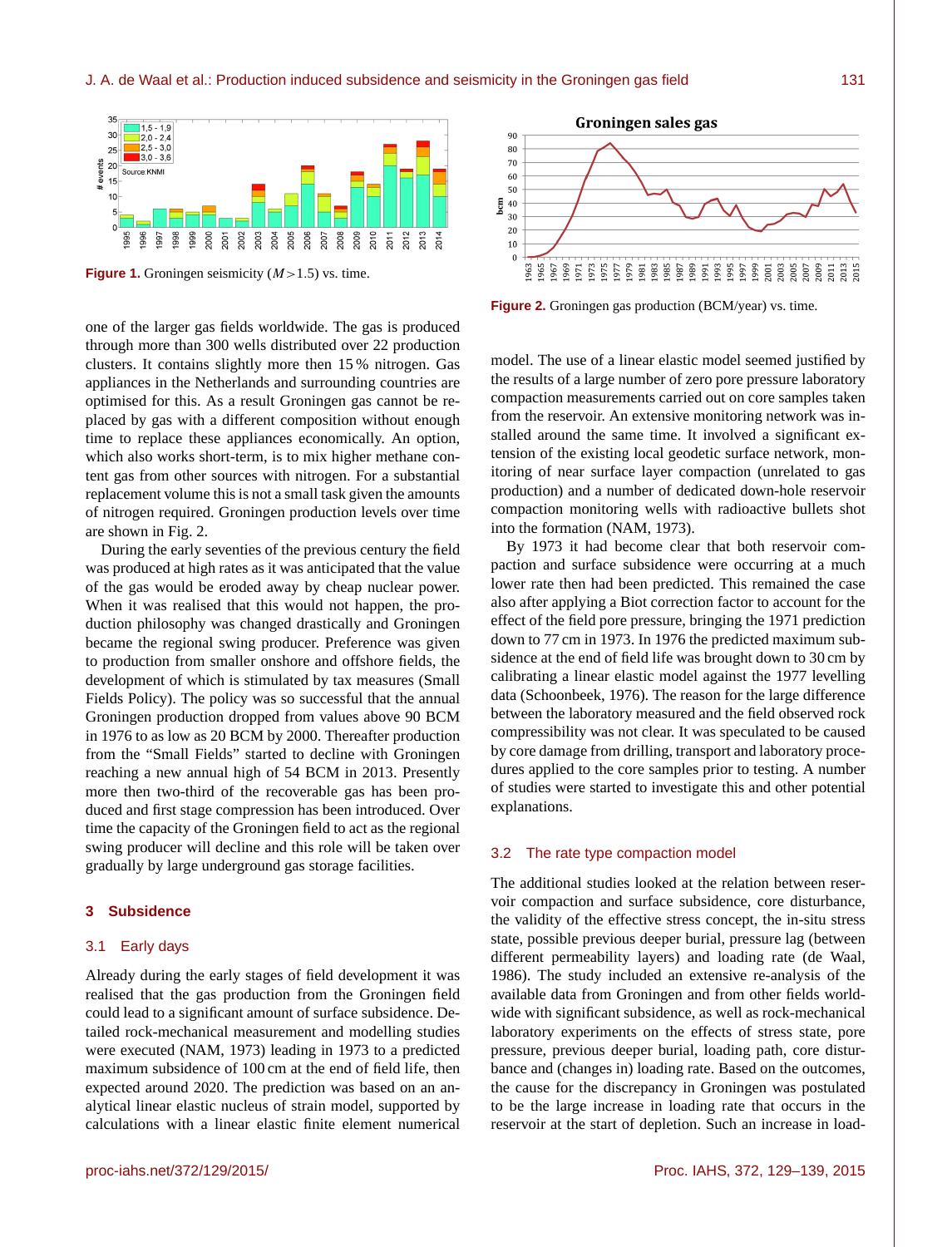ing rate cannot be easily simulated in laboratory experiments and even if this could be done, the rates at which laboratory experiments can be carried out remain much higher than those occurring in the field over geological times. Validating this explanation for field application is therefore problematic. The newly developed rate-type compaction model explained the difference between the initial field observed and the labderived compressibility for Groningen and explained the observed reduced and/or delayed subsidence above a number of other depletion-drive oil and gas reservoirs (de Waal, 1986; de Waal and Smits, 1988).

The physical explanation for the laboratory observed rate sensitivity was postulated to be time-dependent friction at the sliding mineral contact points (Dieterich, 1978, 1994) between (assemblies of cemented) grains or on microscopic fractures responsible for the non-elastic component in the compaction. Using a simple model incorporating the time dependent friction equation proposed by Dieterich, results in a differential equation popular in soil mechanics to describe the known rate dependent compaction behaviour of sands and soils at lower stress levels (Bjerrum, 1967; Kolymbas, 1977; Vermeer and Neher, 1999).

The use of the new model for predicting subsidence in Groningen was accepted in 1986. Subsidence at the end of field life was predicted to be around 65 cm with a one-sigma uncertainty of 10 cm.

# 3.3 Back to linear models

Based on differences between the observed development of the subsidence above the Groningen field and predictions based on the rate type compaction model, the Groningen field operator in 1990 requested a review of the various subsidence predictions by two independent MIT advisors of high international standing (Toksöz and Walsh, 1990). The reviewers advised NAM to discount the prediction of Groningen subsidence on the basis of the rate type compaction model as they did not expect that loading or strain rate could have a significant effect on the deformation of the consolidated reservoir rock in the Groningen field. They advised the operator to return to the use of a linear elastic model calibrated against the field observed subsidence, leading to a new prediction for the ultimate maximum subsidence of 36 cm. Further adjustments increased the prediction to 38 cm in 1995 and to 42 cm in 2005 to honour results of new surface levelling data. By 2005 it had become clear again that a linear model could not describe the field behaviour. The operator introduced a bi-linear compaction model in which the uniaxial compressibility increases after a given amount of pressure drop after which it stays at that higher value. The pivot point and the compressibility before and after the pivot point were fitted to honour new levelling survey measurements as they came in over time. Using this approach, the predicted maximum subsidence at the end of field life was increased to 47 cm in

2010, including 2 cm of additional subsidence from the use of a lower gas abandonment pressure.

## 3.4 Back to non-linear models

By 2012 other Rotliegend gas reservoirs in the Netherlands showed continuing subsidence at a more or less constant gas pressure at the end of the production period. A bi-linear compaction model cannot explain such behaviour. For the time being NAM decided to switch to a time decay model, similar to a model proposed earlier by (Houtenbos, 2007) to describe the subsidence behaviour of compacting reservoirs. Mossop (Mossop, 2012) postulated a non-uniform heavy tailed permeability distribution resulting in a non-uniform pressure distribution within the bulk reservoir rock to be the explanation.

At the request of the regulator a new investigation into the physical background of the observed subsidence delays was commenced taking the permeability distribution explanation as only one of a number of possibilities. In addition salt flow, bottom and lateral aquifer inflow, intrinsic sandstone rate sensitivity, core disturbance, stress state and stress path are again being investigated.

One of the alternatives presently under consideration is a modified version of the rate-type compaction model abandoned for consolidated sandstones in 1990. The new formulation (Pruiksma et al., 2015) combines the features of the original rate type model with the soil mechanics isotach concept that enables transitions between different loading rates. The new isotach formulation combines a direct (linear elastic) strain component and a creep component, which elegantly explains the moderate loading rate dependence of the isotach compressibility. This way a number of limitations of the original rate type model have been resolved (de Waal et al., 2015), be it at the cost of an additional material property representing the linear elastic component of the deformation. The fit between predictions based on the modified isotach model and the measured subsidence in Groningen is better than that obtained with the time-decay model or the bi-linear model (van Thienen-Visser and Breunese, 2015).

The predicted impact of drastic changes in production rate during later stages of the production period is very different for the different compaction models. For the bi-linear model the predicted effect on compaction and subsidence is instantaneous, while for the isotach model the response is more gradual over a period of up to a year. The time-decay model predicts that it will take 5 to 10 years for the rock to respond to significant changes in production rate.

## **4 Induced seismicity**

# 4.1 History

Until 1991 no induced seismicity was registered in the Groningen field, nor was it expected. The independent study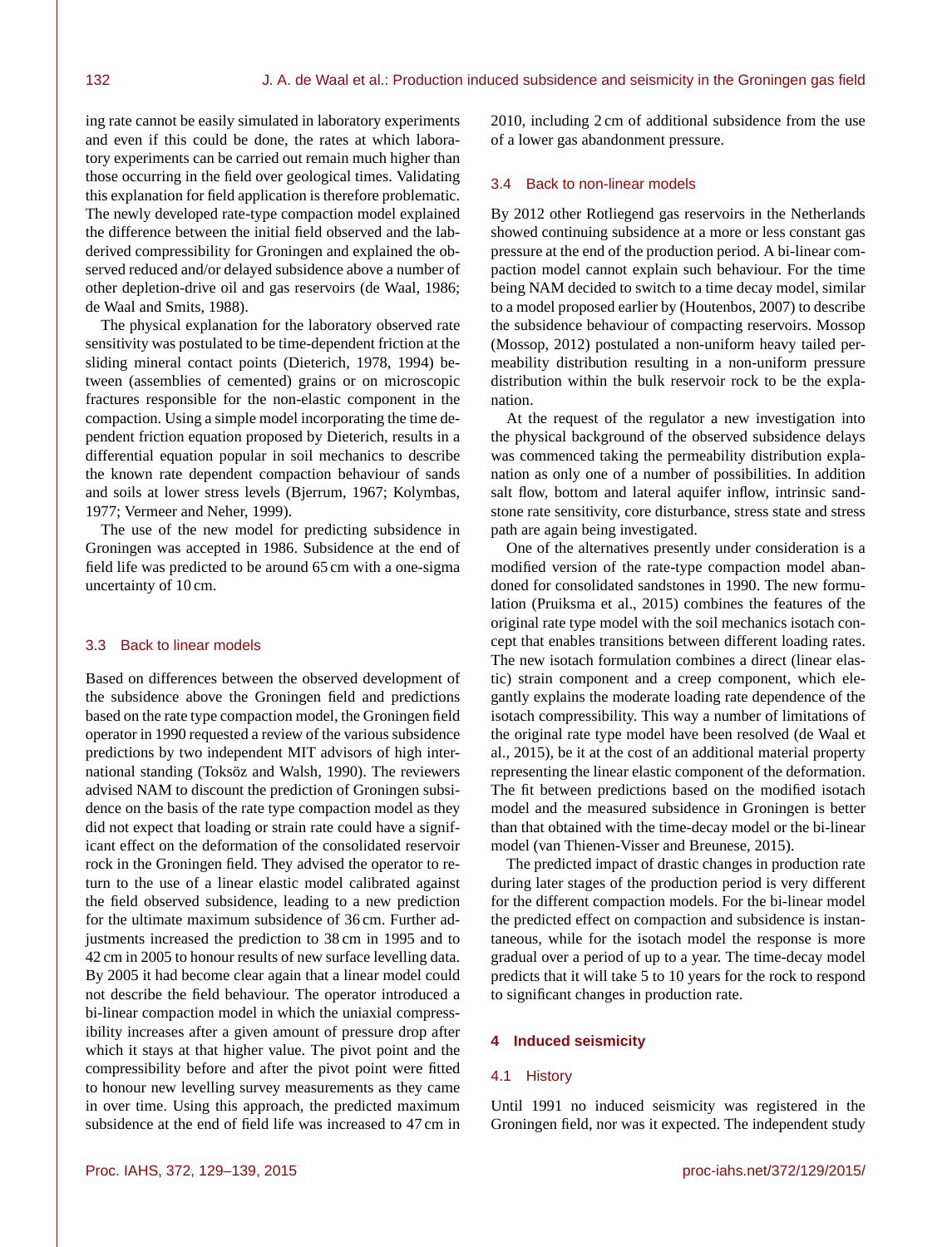by MIT experts (Toksöz and Walsh, 1990) estimated the probability of an induced seismic event with a magnitude above 3.0 at less then 10 % for the next 50 years. If such an event would occur at all, they expected it to happen on the sealing faults at the field edges, not in the field centre. History proved different. For a number of other fields in the Netherlands induced seismicity had been linked to gas production a few years earlier (BOA, 1993). While subsidence in Groningen was accelerating, induced seismicity started to occur. The first production-induced earthquake with a local magnitude M<sup>L</sup> of 2.4 was recorded at Middelstum in 1991. The frequency and magnitude of the events thereafter continued to increase over time as shown in Fig. 1. The local seismic network was upgraded a number or times and is complete for magnitudes above 1.5 since 1995. To date, close to a thousand gas production induced earthquakes have been registered in Groningen. Most events have been of a small magnitude ( $M<sub>L</sub> < 1.5$ ), while by mid 2015 some 250 earthquakes had magnitudes  $M<sub>L</sub> \ge 1.5$ . In contrast to early expectation, the tremors do not occur on the sealing faults at the field boundaries. They occur mainly in more central areas where cumulative compaction and the density of faults with unfavourable offsets are highest. The mechanism behind the earthquakes is now generally considered to be (differential) compaction at reservoir level reactivating offset faults as originally proposed by (Roest and Kuilman, 1994).

Initially doubts on the relation between gas production and observed seismicity continued, even after an official investigation in 1993 (known as the BOA study) concluded that the two were linked. Based on an analysis of the seismicity, initial estimates were made of the maximum probable magnitude that could be expected to occur. The 1993 BOA study came to an initial estimated value of 3.3. KNMI later increased this estimate to 3.3–3.5 in 1995 (de Crook et al., 1995), to 3.7 in 2006 (de Crook et al., 1998) and then to 3.9 in 2006 (van Eck et al., 2006). In (de Lange et al., 2011) it is estimated that induced seismic events with magnitudes below 3.9 would not result in severe structural damage to buildings and hence the associated risk was deemed acceptable until things changed by end 2012. As of 2008 State Supervision of Mines (the Dutch regulator) became more and more concerned about the increasing frequency of the induced seismicity and the increasing magnitudes. TNO was asked to carry out a study into possible explanations (Muntendam-Bos, 2009). The conclusions and recommendations of this study led to a request to the operator by end 2009 for further research into possible mechanisms and feasible remedies, the results of which needed to be included in the required 2013 update of the Groningen winningsplan.

#### 4.2 New insights

By mid 2012 the larger than predicted annual frequency of earthquakes with a magnitude equal or above 3.0 further increased the concerns of State Supervision of Mines (SSM)

and intensified discussions with the operator. On 16 August 2012 an induced seismic event with a magnitude of 3.6 occurred near the village of Huizinge. It was the highest magnitude event registered in Groningen to that date, causing damage to thousands of homes and raising anxiety among those living on or near the field (Dost and Kraaijpoel, 2012). It triggered SSM into commencing its own investigation, including a new statistical analysis of all the available Groningen seismicity data (Muntendam-Bos and de Waal, 2013). The results were worrying. The SSM analysis indicated a continuous and systematic increase in the number of events and their magnitude (Fig. 3). The same figure suggests that smaller magnitude events might well have started earlier, without being detected given the limitations of the local seismic network at the time. The SSM analysis also showed that an upper magnitude bound – generally deemed to be 3.9 – could not be derived from a statistical analysis of the Groningen seismicity while other methodologies to arrive at such an upper estimate could not exclude values up to at least a magnitude 5 (Muntendam-Bos and de Waal, 2013). The results were confirmed by studies carried out by the operator (NAM, 2013, Bourne et al., 2014). In addition the SSM analysis suggested that increases and decreases in the annual number of seismic events could be linked to increases and decreases in the annual gas production rate with a delay of 6 to 12 months (Fig. 4). Based on the results of its investigation, SSM judged the seismic risk in Groningen as "high" and advised early January 2013 to reduce gas production by as much and as fast as realistically possible.

The SSM advice was followed by a year of concerted data acquisition and further studies, while production continued and reached its highest annual level in nearly 20 years (54 BCM). The results of the studies became available by end 2013 and suggested that the local seismic activity rate in Groningen increases exponentially with cumulative reservoir compaction (NAM, 2013). If correct it implies that production reductions in areas with large compaction are most effective to reduce future seismicity. Based on this insight the earlier SSM advice became more focussed: stop gas production in the central area of the Groningen field - where the largest amount of reservoir compaction takes place - for at least three years (Staatstoezicht, 2014). The ministerial decision, based on this advice, was to reduce the production in the centre of the field by 80 %. It was implemented on 17 January 2014. Initially the operator was allowed to increase production in areas outside the centre of the field to partly compensate for the production reduction in the centre. These production increases were capped in December 2014 after early observations suggested they resulted in increases in seismicity in these areas outside the field centre. It was realised from the start that the implemented production measures would probably only work temporarily (if at all) as pressure depletion in the centre of the field will resume after a few years given the continued production elsewhere. The large-scale data acquisition and study program was therefore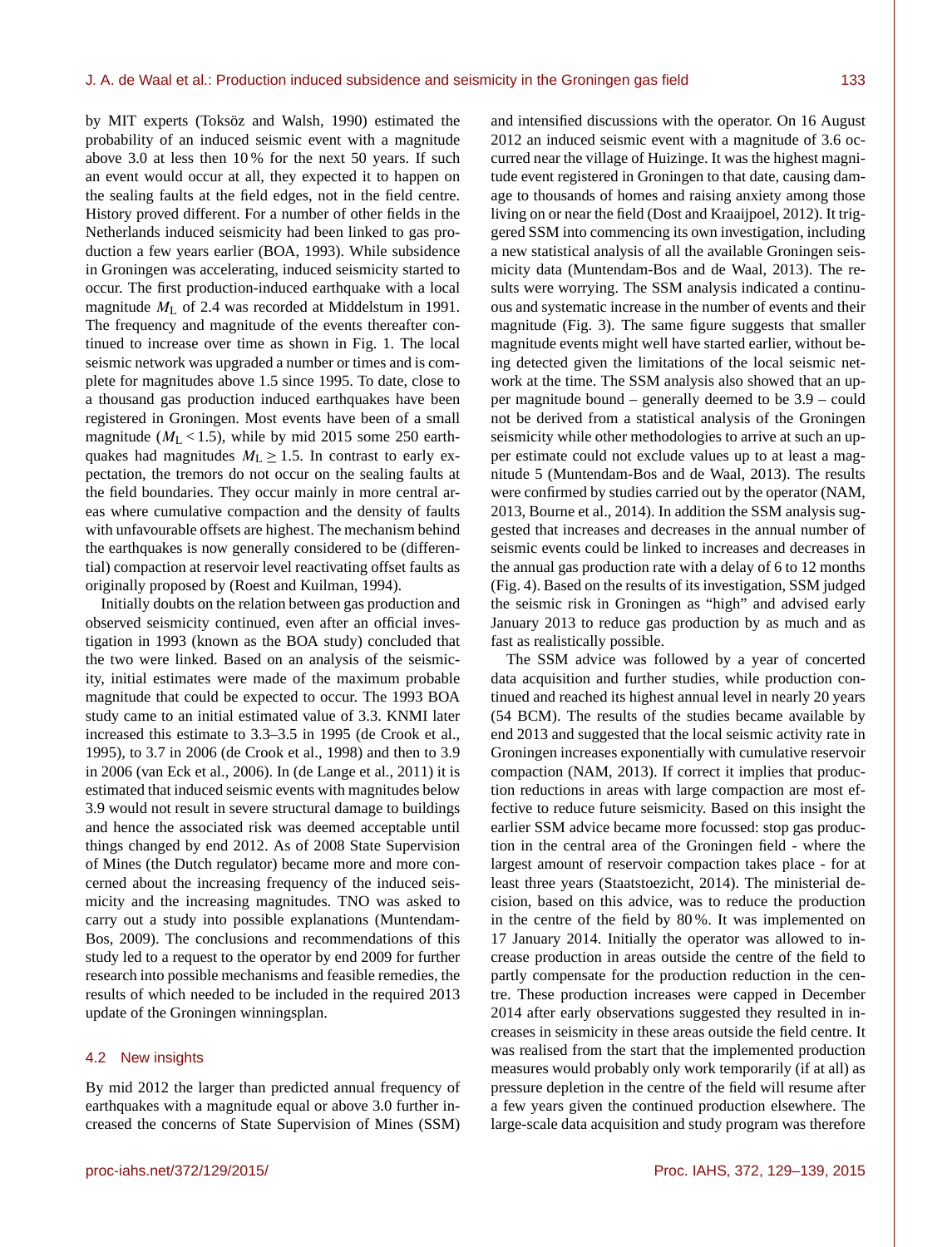

**Figure 3.** SSM analysis of the Groningen induced seismicity.

continued and extended and a program to strengthen houses and infrastructure was started.

## **5 Recent developments**

#### 5.1 Field response

The main question related to the January 2014 production measures were how effective they would be to reduce the seismicity and on what time scale. Time is required for the pressure signal resulting from the shut-in at the central clusters to spread through the reservoir. Given the Groningen reservoir properties it takes some three months for that signal to reach a distance of 3 km (van Thienen-Visser and Breunese, 2015). As (differential) compaction is the engine behind the induced seismicity, the time scale on which compaction responds to stress changes is a second major factor. The time decay model predicts a typical response time of five to seven years. Linear and bi-linear compaction models predict an instant response. The rate type isotach model predicts part of the response to be immediate and part of it to happen over the next 6 to 12 months. In addition there is a delay from the time it takes for the pressure effect from the production reduction to diffuse from the wells into the reservoir.

Another factor influencing the response is the seismological model linking seismicity to compaction. On the one hand it can cause additional delays as a result of rate and state friction on the fault surfaces where the seismicity is generated. On the other hand the postulated exponential rise of seismic activity rate in combination with compaction creep would dampen the response significantly. Given the epistemic uncertainties around the compaction model and the seismological model in combination with the absence of empirical data, it was very uncertain how the seismicity would respond and a "wait and see" approach was taken. To be able to do so, the operator has extended the field monitor-



**Figure 4.** Groningen annual production and annual induced seismicity  $(M>1.0)$ .

ing to include PS-InSAR and a network of differential GPS stations for semi-permanent subsidence monitoring. For the seismic monitoring 60 shallow (200 m) borehole seismometers,  $60 +$  accelerometers and two temporally installed downhole seismic arrays at reservoir level in the centre of the field are now in place. The latter will be replaced by permanent installations shortly.

Conclusions on the seismic response to the reduced production in the central area of the field within a period of a year are a challenge given the statistical character of the seismicity and the challenge to accurately measure compaction rate changes over relatively short periods. Nevertheless results to date look promising. A double-double difference analysis of the GPS stations in the centre and those at the edge of the field carried out by Statistics Netherlands (Pijpers, 2014a) shows a clear break in subsidence rate around April 2014 as shown in Fig. 5. Seismic event density maps over the Groningen field for three consecutive periods of a year are discussed in (van Thienen-Visser, 2015b). A clear change in the pattern of seismic events is visible during the third period with seismicity reducing significantly in the central area of the field after April 2014 (Fig. 6). An independent second study by Statistics Netherlands (Pijpers, 2014b) confirms the statistical significance of the changes in seismic activity. Although not yet scientifically conclusive at a 99 % confidence level these results support decision making on remediating measures to reduce future seismic risk as they suggest that the seismicity can be controlled and regulated at relatively short notice.

## 5.2 Risk

Early 2013 SSM estimated the seismic risk level in Groningen as "high", based on the realisation that events with a magnitude well above 3.9 could not be excluded. Based on SSM's analysis an assumed upper magnitude limit of 5.0 re-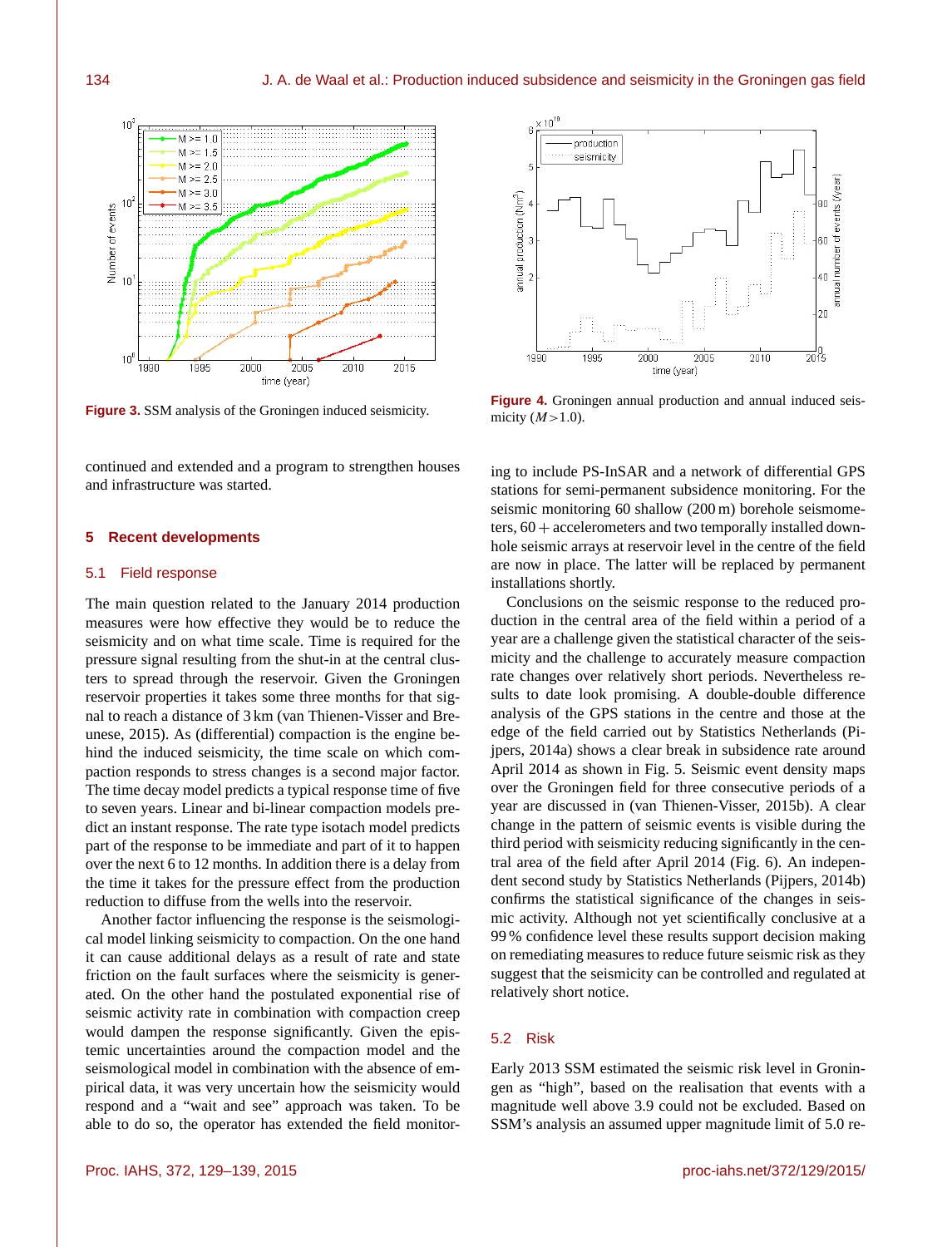

**Figure 5.** Analyses of GPS data showing break in subsidence rate around April 2014.

sulted in an annual probability of 3 % for an earthquake with a magnitude 4.5 or higher, a level at which serious damage cannot be excluded as houses in the Netherlands are not built to sustain seismic ground motions. By end 2013 a more detailed risk analysis was made for the central area of the field (Staatstoezicht, 2013; Muntendam et al., 2013). Based on a probabilistic analysis of the ground motions that can occur and taking into account the fragility of the local housing stock, data made available by the operator was translated into annual LPR (local personal risk) numbers and a Group risk  $F-N$  (frequency-number) plot. Results show that the seismic risk levels in Groningen are considerable and comparable to the highest flooding risk levels in the Netherlands (Fig. 7). Subsequent work by a dedicated impact assessment expert committee during 2014 estimated the number of houses in Groningen exceeding an LPR of 10–4 to be between 40 000 and 90 000 (Stuurgroep NPR, 2015). Supporting a widely accepted minimum LPR level of 10–5, the committee recommends strengthening the housing stock to 10–4, assuming actual LPR levels will come down when more refined and less conservative calculations become available. A final norm needs to be developed taking into account acceptable seismic risk, security of supply issues and financial consequences.

#### 5.3 Measurement and control loop

Target is the cyclic development of a well organised risk management plan with clear objectives, well defined risk norms and control measures with proven effectiveness. To start, scenario's spanning the range of parameter and model uncertainties will be generated to calculate possible subsidence and seismicity outcomes. The probability of each scenario will be updated over time through confrontation with measurements as they become available. At regular intervals the subsidence prediction and the seismic risk will be reevaluated. Further mitigation measures, possibly including



**Figure 6.** Increases and decreases in seismic event density after production reductions (from van Thienen-Visser et al, 2015b).



**Figure 7.** Calculated seismic Group Risk Loppersum area (from Muntendam et al., 2015).

further production measures and further building strengthening measures will need to be taken if probabilities indicate unacceptable risks. A possible framework for a measurement and control loop enabling adjustments when seismicity met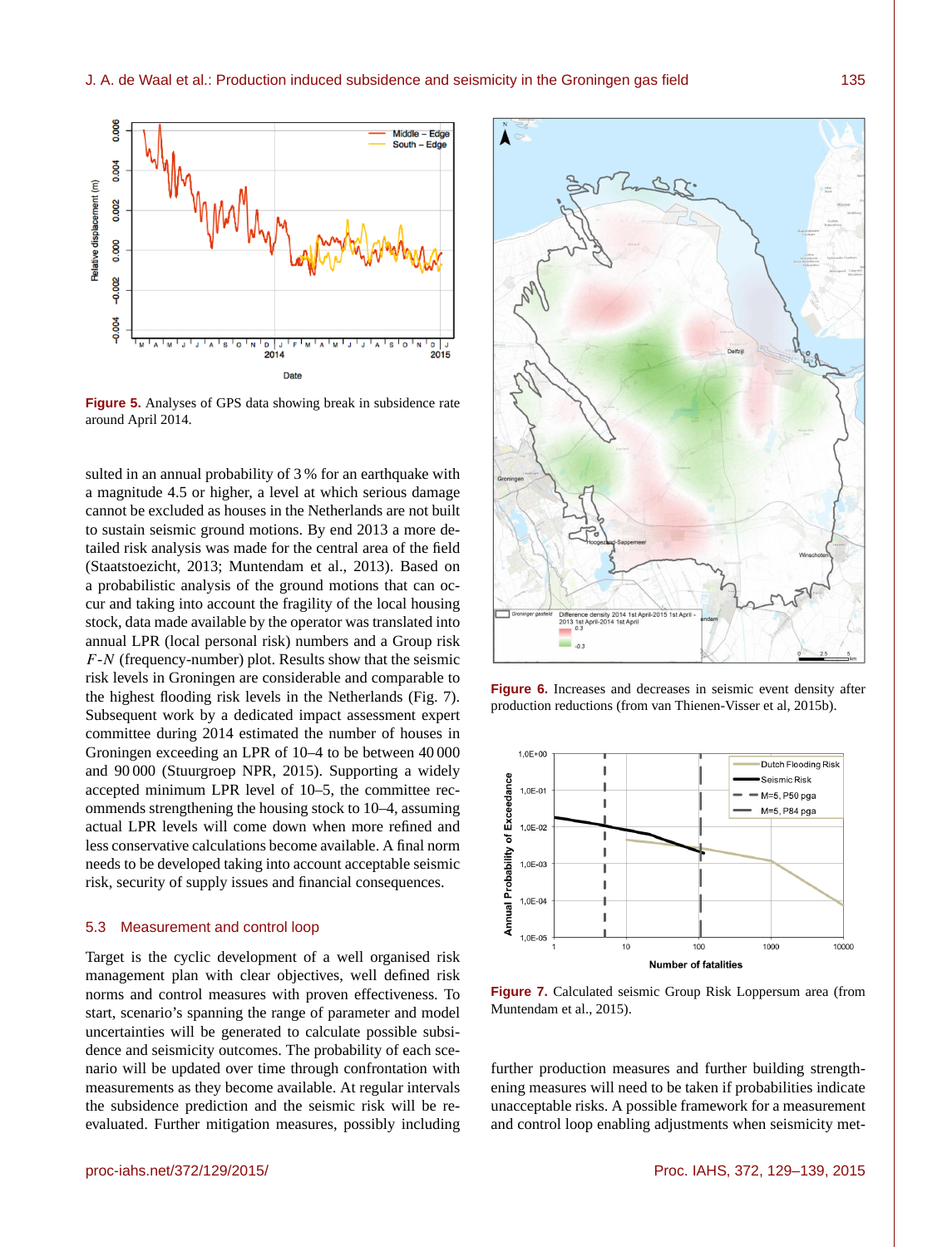rics indicate a risk of exceeding acceptable risk is shown in Fig. 8. To apply the concept it needs to be part of a "Seismic Risk Management Protocol" that should contain the following elements:

- 1. agreed metrics to express the seismic risk;
- 2. a norm for the amount of seismic risk considered acceptable considering societal issues, security of supply and financial consequences, translated into an enforceable, operational criterion;
- 3. a probabilistic assessment of the seismic risk (taking into account all uncertainties):
- a. as a function of location and time;
- b. under different production scenarios;
- c. taking into account the effect of strengthening programs;
- 4. an agreed procedure, including regular analysis of proper signal parameters like GPS subsidence rate and seismic event density.to update the predicted probabilistic seismic risk as new data is gathered;
- 5. a measurement plan;
- 6. agreed 'SMART" measures (production/pressuremaintenance/strengthening) to adjust the seismic risk using a multi-objective optimisation (minimising seismic risk, while maximising security of supply and state income);
- 7. an independent audit system to ensure compliance and to verify the technical integrity of the underlying work.

## **6 On-going and future work**

The on-going large study and data acquisition effort by the operator is continued and extended to arrive at a better understanding of the gas production induced reservoir compaction, surface subsidence and induced seismicity in Groningen. Aim is to reduce the large epistemic and aleatory uncertainties, to arrive at better monitoring and prediction of subsidence and seismicity, to better estimate seismic risk as a function of location and time and to assess the possibility to implement a measurement and control loop to contain seismic risk.

Regular surface levelling campaigns continue, complemented by semi-continuous PS-InSAR measurements and a network of permanent GPS stations distributed over the field. The existing network of shallow seismic monitoring wells is being upgraded to some 60 deep (100–200 m) boreholes spread over the field. The expectation is that this results in a completeness level of 0.5 by end 2015, leading to a tenfold increase in the detectable number or seismic events and a threefold reduction of the aleatory uncertainty in the seismicity activity level. In addition some  $60 +$  accelerometers and two permanent downhole seismic arrays at reservoir level are being installed. The accelerometers will help to reduce the uncertainties in the GMPE (ground motion prediction equation) relating earthquake magnitude to surface acceleration.

Extensive statistical (trend) analyses will be carried out to investigate the effects of compaction (rate) and compaction distribution on the spatial and temporal changes in seismic activity rate and  $b$  value (determining the ratio between weak and strong events). A similar analysis will be carried out to investigate the effect of production rate and production distribution. The improved detection limit of the extended seismic network is expected to be very beneficial for this type of work. The outcomes of the various analyses will be used to validate the present (activity rate) seismological model developed by the operator and to introduce model improvements if necessary. Potential examples are the incorporation of (nonlinear) compaction rate dependence and the incorporation of a critical stressing rate above which the seismic activity rate increases rapidly (Llenos et al., 2009; Toda et al., 2002).

Better static and dynamic subsurface models are being constructed to model reservoir property distributions (e.g. porosity, permeability, faults, compressibility). An example is the latest structural model for which more than 1800 faults have been mapped at reservoir level using ant tracking on the 3-D seismic cube (NAM, 2013). Another example is the detailed characterisation of the near surface layers to a depth of several hundred meters, important for seismic wave attenuation calculations. The subsurface models will be updated as new data becomes available while the operator and TNO have started on inversion of the surface subsidence data to better determine the amount and distribution of the downhole reservoir compaction.

The operator is combining the static, dynamic and geomechanical reservoir models with a seismological model, a ground motion predication equation, a database of building types and locations and with fragility curves for the various building types to arrive at probabilistic (Monte Carlo) predictions of seismic hazard and seismic risk under a number of different production scenarios and housing reinforcement programs (Bourne et al., 2014).

# **7 Lessons**

A number of important lessons can be learnt from the history of subsidence and induced seismicity in Groningen. First it is clear that epistemic uncertainties were largely underestimated from the start and during a long period thereafter. This is illustrated by the large changes over time in the predicted maximum subsidence at the end of field life in the centre of the Groningen field. It illustrates that initial uncertainties, prior to the start of production, are perhaps as large as a fac-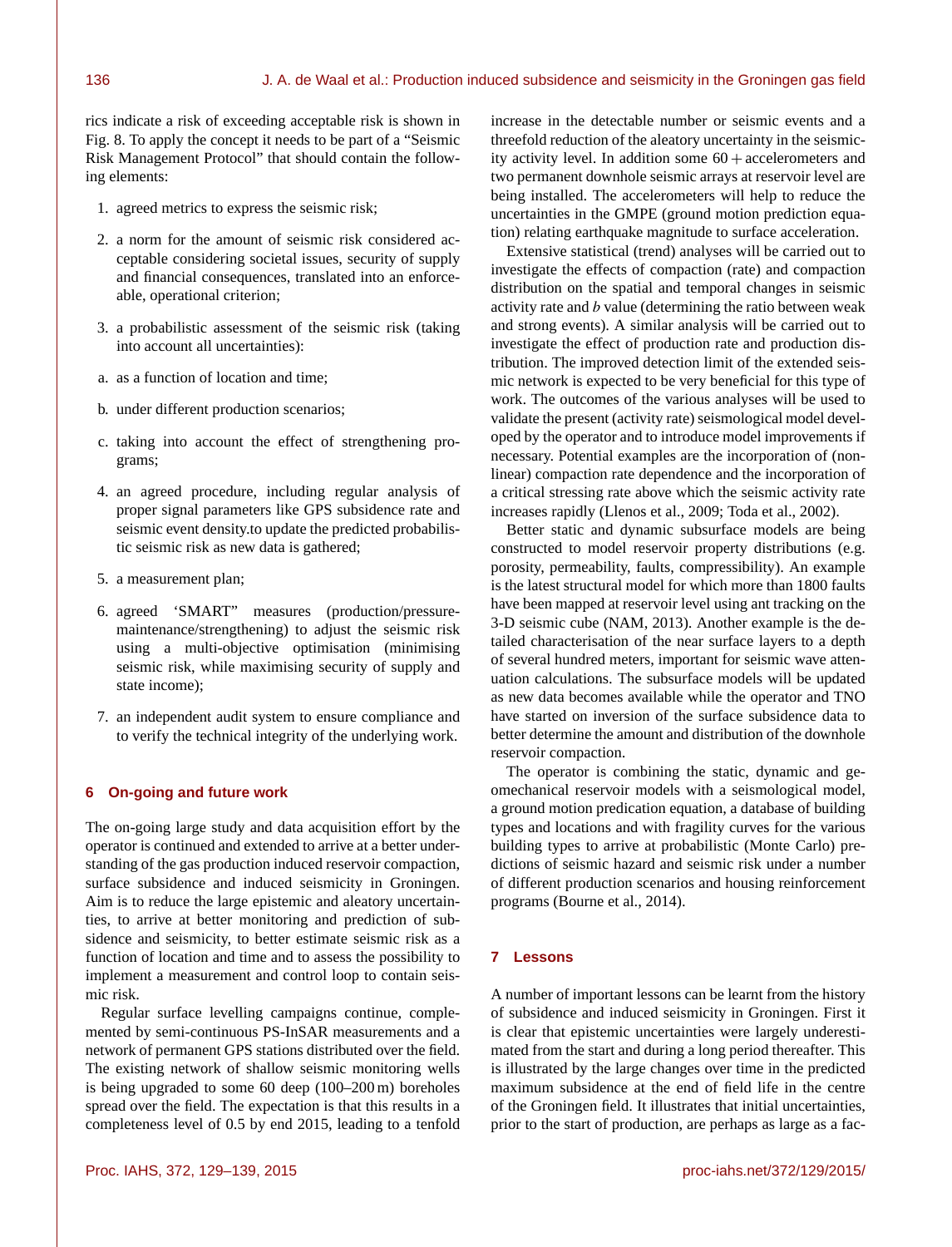## J. A. de Waal et al.: Production induced subsidence and seismicity in the Groningen gas field 137



**Figure 8.** A possible seismic risk "measurement and control" loop.

tor of two (up or down) relative to the predicted expectation case. This has meanwhile been confirmed for a number of other fields in the Netherlands (de Waal et al., 2012). Major potential contributors are uncertainties in subsurface models, unknown influx of bottom and lateral aquifers, core damage, non-linear rock compressibility, the difference in loading rate between laboratory and field, the very large change in loading rate at the start of production, the in-situ stress state, reservoir burial history, salt flow, the relation between subsidence and compaction etc. Rather than predicting a single number it is therefore much better to provide a range of possible outcomes, only reducing the range when certain scenarios become too unlikely given field measurements (Nepveu et al., 2010). And to keep the range of possible outcomes, as it narrows over time, in line with the range that the area can sustain e.g. by timely taking appropriate mitigation measures where and when required.

Secondly it seems that non-linear compaction is the norm rather than the exception with the rate type isotach compaction model as a plausible explanation for the transition zone that follows the large increase in loading rate at the start

of the production period. The effects are well known from Soil Mechanics where a long time geological loading manifests itself as an apparent over consolidation from previous deeper burial (which it is not). This also implies that a certain degree of additional subsidence can be expected as a result of creep after the production period has ended. Subsidence and seismicity response time following the significant production adjustment in January 2014 seem in the order of a couple of months. Although not rigidly proven at a 95 % confidence level, it does seem to favour the rate type isotach model over the time decay model which uses a single 5–7 year response time to explain the initial subsidence delay after the start of production.

Also for induced seismicity, history proved very different from the original expectations. At the start of the production period induced seismicity was not expected and when it happened it took many years before its linkage to the gas production was widely accepted, an good illustration of the strength of paradigms. Contrary too initial expectation the seismicity has focussed in the central area of the field where the faults are not sealing. Also initial expectations on the ability to pre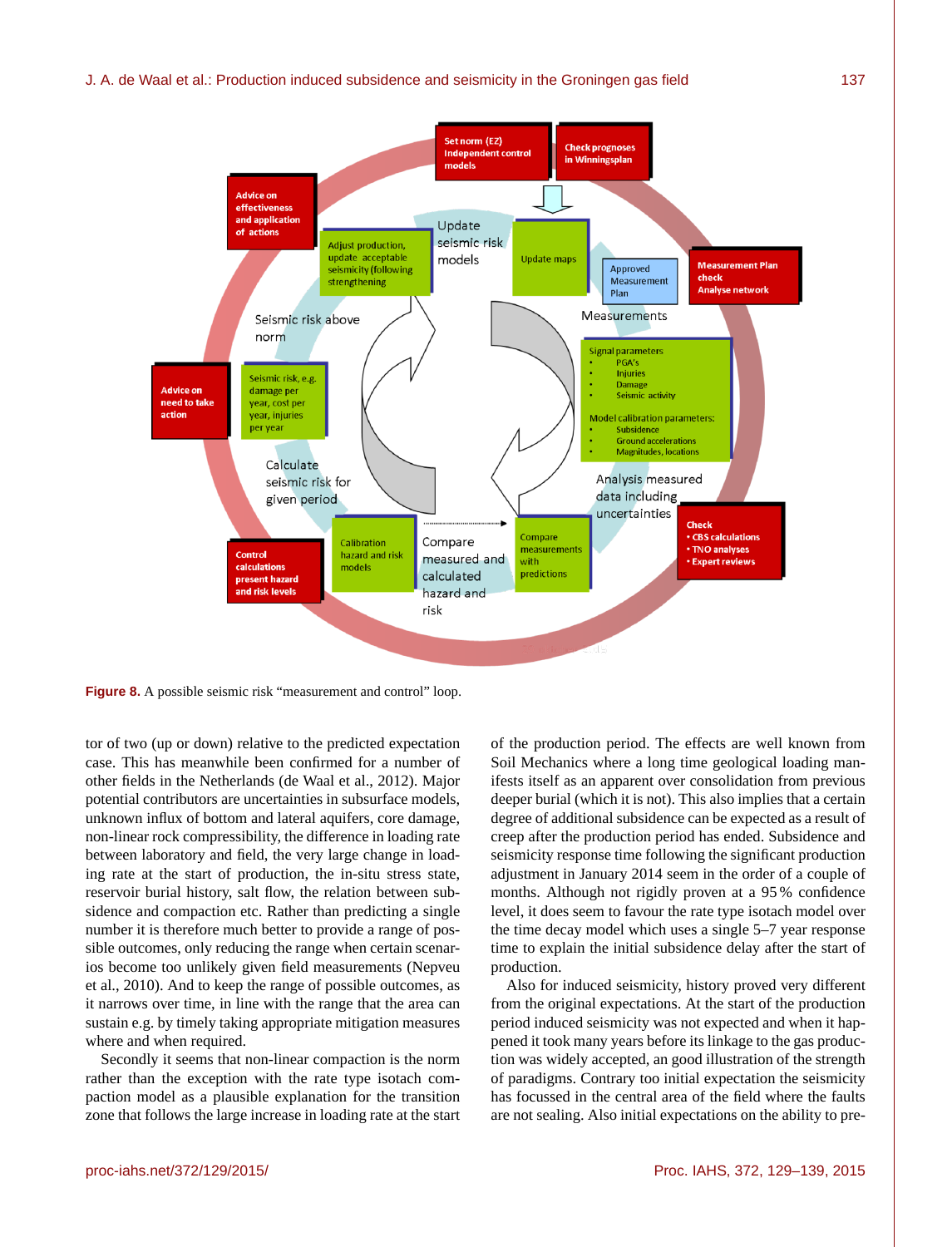dict an upper bound on the likely magnitude to occur proved wrong and it is now realised that there is significant seismic risk that needs to be contained through a measurement and control loop including production measures and a housing and infra-structure strengthening programs.

The response time of a few months of subsidence rate and seismic activity rate to the production measures that have been taken suggests that the risk can be managed by adjusting production rates. To sustain a reduced seismicity level over longer periods of time, field-wide production measures will need to be taken as pressure decline in the centre of the field will re-start within a few years given the continued production from production clusters outside of the centre of the field. It is still unclear if production reductions will only smear the risk out over time (film-rate effect) or if real reductions in the total number of earthquakes can be expected. As a minimum, production reduction will buy time for further study and to strengthen buildings and infrastructure.

**Acknowledgements.** The authors want to thank the management of State Supervision of Mines for permission to publish this paper. We also thank staff at TNO, KNMI, CBS (Statistics Netherlands) and NAM for stimulating discussions and support although they may not agree with all of the interpretations and conclusions of this paper. We are particularly grateful for the contributions and support provided by Karin van Thienen-Visser and Jaap Breunese at TNO and by Jan van Herk at State Supervision of Mines.

#### **References**

- Bjerrum, L.: Engineering geology of Norwegian normally consolidated marine clays as related to settlements of buildings, in: Geotechnique, Seventh Rankine Lecture 17, 81–118, 1967.
- BOA (Begeleidingscommissie Onderzoek Aardbevingen): Eindrapport multidisciplinair onderzoek naar de relatie tussen gaswinning en aardbevingen in Noord-Nederland, Koninklijk Nederlands Meteorologisch Instituut, Afdeling Seismologie, De Bilt, 76 pp., 1993 (in Dutch).
- Bourne, S. J., Oates, S. J., Elk, J. van, and Doornhof, D.: A seismological model for earthquakes induced by fluid extraction from a subsurface reservoir, J. Geophys. Res. Solid Earth, 119, 8991– 9015, doi[:10.1002/2014JB011663,](http://dx.doi.org/10.1002/2014JB011663) 2014.
- de Crook, Th., Dost, B., and Haak, H. W.: Analyse van het seismische risico in Noord Nederland, KNMI TR-168, de Bilt, 30 pp., 1995 (in Dutch).
- de Crook, Th., Dost, B., and Haak, H. W.: Seismisch risico in Noord-Nederland, KNMI, 1998 (in Dutch).
- de Lange, G., Oostrom, N. G. C. van, Dortland, S., Borsje, H., and de Richemont, S. A. J.: Gebouwschade Loppersum, Deltaris 1202097-000, 84 pp., 2011 (in Dutch).
- de Waal, J. A.: On the rate type compaction behaviour of sandstone reservoir rock, PhD dissertation, Delft University of Technology, 166 pp., 1986.
- de Waal, J. A. and Smits, R. M. M.: Prediction of reservoir compaction and surface subsidence: field application of a new model, SPE Formation Evaluation 3, 347–356, 1988.
- de Waal, J. A., Roest, J. P. A., Fokker, P. A., Kroon, I. C., Breunese, J. N., Muntendam-Bos, A. G., Oost, A. P., and van Wirdum, G.: The effective subsidence capacity concept: How to assure that subsidence in the Wadden Sea remains within defined limits, in: Geologie en Mijnbouw Neth. J. of Geoscience, 91, 385–399, 2012.
- de Waal, J. A., van Thienen-Visser, K., and Pruiksma, J. P.: Rate type isotach compaction of consolidated sandstone, 49th US Rock mechanics/Geomechanics symposium (ARMA), San Francisco, 28 June–1 July, ARMA 15-436, 2015.
- Dieterich, J. H.: Time-dependent friction and the mechanics of stick-slip, Pageoph., 116, 790–806, 1978.
- Dieterich, J. H.: A constitutive law for rate of earthquake production and its application to earthquake clustering, J. Geoph. Res. 99, 2601–2618, 1994.
- Dost, B. and Kraaijpoel, D.: The August 16, 2012 earthquake near Huizinge (Groningen), KNMI publication TR 16/1/2013, 26, 2012.
- Hettema, M., Papamichos, E., and Schutjens, P.: Subsidence delay: field observations and analysis, Oil and Gas Science and Technology, in: Revue dIFP, Energies Nouvelles, 57, 443–458, 2002.
- Houtenbos, A. P. E. M.: Subsidence and gas production: an empirical relation, SubsvsProdFinal.doc, 1–8, available at: [http://](http://bodemdaling.houtenbos.org/resources) [bodemdaling.houtenbos.org/resources](http://bodemdaling.houtenbos.org/resources) (last access: 5 November 2015), 2007.
- Kolymbas, D.: A rate-dependent constitutive equation for soils, Mech. R. Comms., 4, 367–372, 1977.
- Kosloff, D. and Scott, R. F.: Finite element simulation of Wilmington oil field subsidence: II Nonlinear Modelling, Tectonoph., 70, 59–183, 1980.
- Lee, L. L.: Subsidence earthquake at a California oil field, in: Evaluation and prediction of subsidence, edited by: Saxena, S. K., New York, ASCE, 549–564, 1979.
- Llenos, A. L., McGuire, J. J., and Ogata, Y.: Modelling seismic swarms triggered by aseismic transients, Earth Planet. Sci. Lett., 281, 59–69, 2009.
- Mallman, E. P. and Zoback, M. D.: Subsidence in the Louisiana coastal zone due to hydrocarbon production, J. of Coastal Res. SI, 50, 443–449, 2007.
- Merle, H., Kentie, C., van Opstal, G., and Schneider, G.: The Bachaquero study – a composite analysis of the behavior of a compaction drive/solution gas drive reservoir, J. of Petr. Techn., 27, 1107–1115, 1976.
- Mijnlieff, H. F. and Geluk, M.: Palaeotopography-governed sediment distribution-a new predictive model for the Permian Upper Rotliegend in the Dutch sector of the Southern Permian Basin, in: The Permian Rotliegend of the Netherlands, edited by: Grötsch, J. and Gaupp, R., SEPM Special Publication No. 98, 147–159, ISBN: 978-1-56576-300-5, 2011.
- Mossop, A.: An explanation for anomalous time dependent subsidence, in: Proc. 46th US Rock Mech. Symp., 24-27 June, Chicago, 60–68, 2012.
- Muntendam-Bos, A. G.: Geïnduceerde trillingen in of nabij het Groningen gasveld, een aanzet tot een geomechanische verklaring, available at: [http://www.nlog.nl/nl/reserves/](http://www.nlog.nl/nl/reserves/reserves/AGE 09-10 100_Rapport Aardtrillingen Groningenveld_PUBLIEK_NLOG.pdf) [reserves/AGE09-10100\\_RapportAardtrillingenGroningenveld\\_](http://www.nlog.nl/nl/reserves/reserves/AGE 09-10 100_Rapport Aardtrillingen Groningenveld_PUBLIEK_NLOG.pdf) [PUBLIEK\\_NLOG.pdf](http://www.nlog.nl/nl/reserves/reserves/AGE 09-10 100_Rapport Aardtrillingen Groningenveld_PUBLIEK_NLOG.pdf) (last access: 5 November 2015), 2009 (in Dutch).